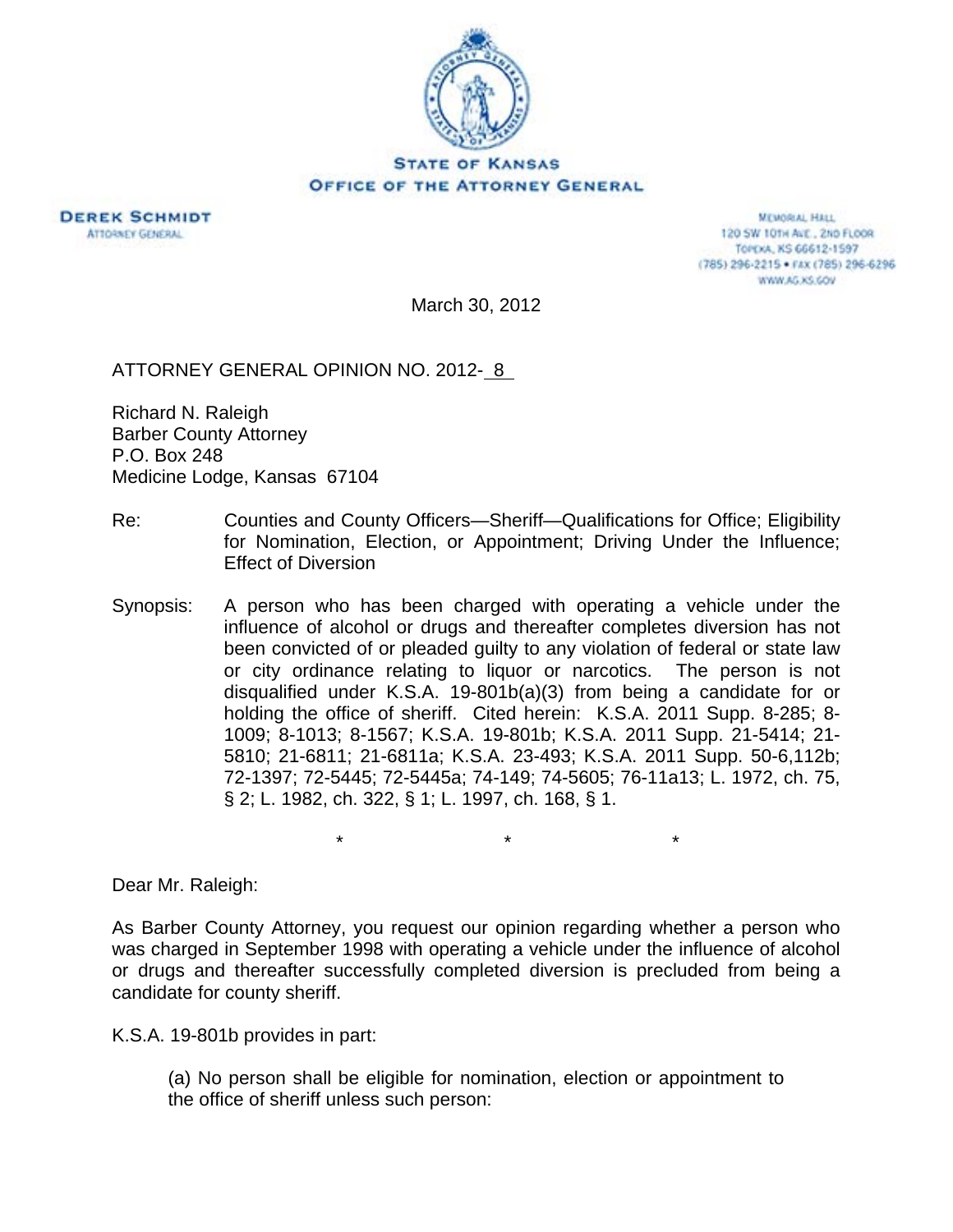. . . .

(3) has never been convicted of or pleaded guilty or entered a plea of *nolo contendere* to any felony charge, a misdemeanor crime of domestic violence as defined in K.S.A. 74-5602 and amendments thereto or to any violation of any federal or state laws or city ordinances relating to gambling, liquor or narcotics.

A person who has been convicted of driving under the influence is precluded from being nominated, appointed, or elected to the office of sheriff.<sup>1</sup> Because the term "conviction" has different meanings in different statutory contexts, $2$  it must be determined whether being charged with operating a vehicle under the influence and thereafter completing a diversion constitutes a conviction under K.S.A. 19-801b.

When courts are called upon to interpret statutes, the fundamental rule governing our interpretation is that the intent of the legislature governs if that intent can be ascertained. The legislature is presumed to have expressed its intent through the language of the statutory scheme it enacted. For this reason, when the language of a statute is plain and unambiguous, an appellate court is bound to implement the expressed  $intent.<sup>3</sup>$ 

"When a statute is plain and unambiguous, an appellate court does not speculate as to the legislative intent behind it and will not read into the statute something not readily found in it."<sup>4</sup> "Courts presume the legislature acts with knowledge of existing statutory and case law when it enacts legislation."<sup>5</sup>

A review of diversion in Kansas law is helpful in determining the issue.

In Kansas, after a complaint charging a defendant with the commission of a crime has been filed but *before a conviction*, the State may propose a diversion agreement. K.S.A. 22-2907(1); see K.S.A. 12-4414(a).<sup>6</sup> A diversion agreement is "the specification of formal terms and conditions which a defendant must fulfill in order to have the charges against him or her dismissed." K.S.A. 22-2906(4); *see* K.S.A. 12-4413(d). "No defendant shall be required to enter any plea to a criminal charge as a condition for diversion." K.S.A. 22-2910; *see* K.S.A. 12-4417. "[E]ntering into a diversion agreement pursuant to K.S.A. 12-4413 *et seq*. or 22-2906 *et seq*., and amendments thereto, shall not constitute plea bargaining."

 $\overline{a}$ 

<sup>&</sup>lt;sup>1</sup> Chamberlain v. Buhrman, 250 Kan. 277, 279 (1992).<br><sup>2</sup> State v. Chamberlain, 280 Kan. 241, 251 (2005).<br><sup>3</sup> Herrell v. Nat'l Beef Packing Co., LLC, 292 Kan. 730, 745 (2011) (internal citations and quotation marks omitted).

<sup>4</sup> *State v. Comprehensive Health of Planned Parenthood*, 291 Kan. 322, 357 (2010).

<sup>5</sup> *Cochran v. State Dept. of Ag., Div. of Water Resources*, 291 Kan. 898, 906 (2011), quoting *Frick v. City of Salina*, 289 Kan. 1, 23 (2009). 6 *See also* K.S.A. 2011 Supp. 8-1009.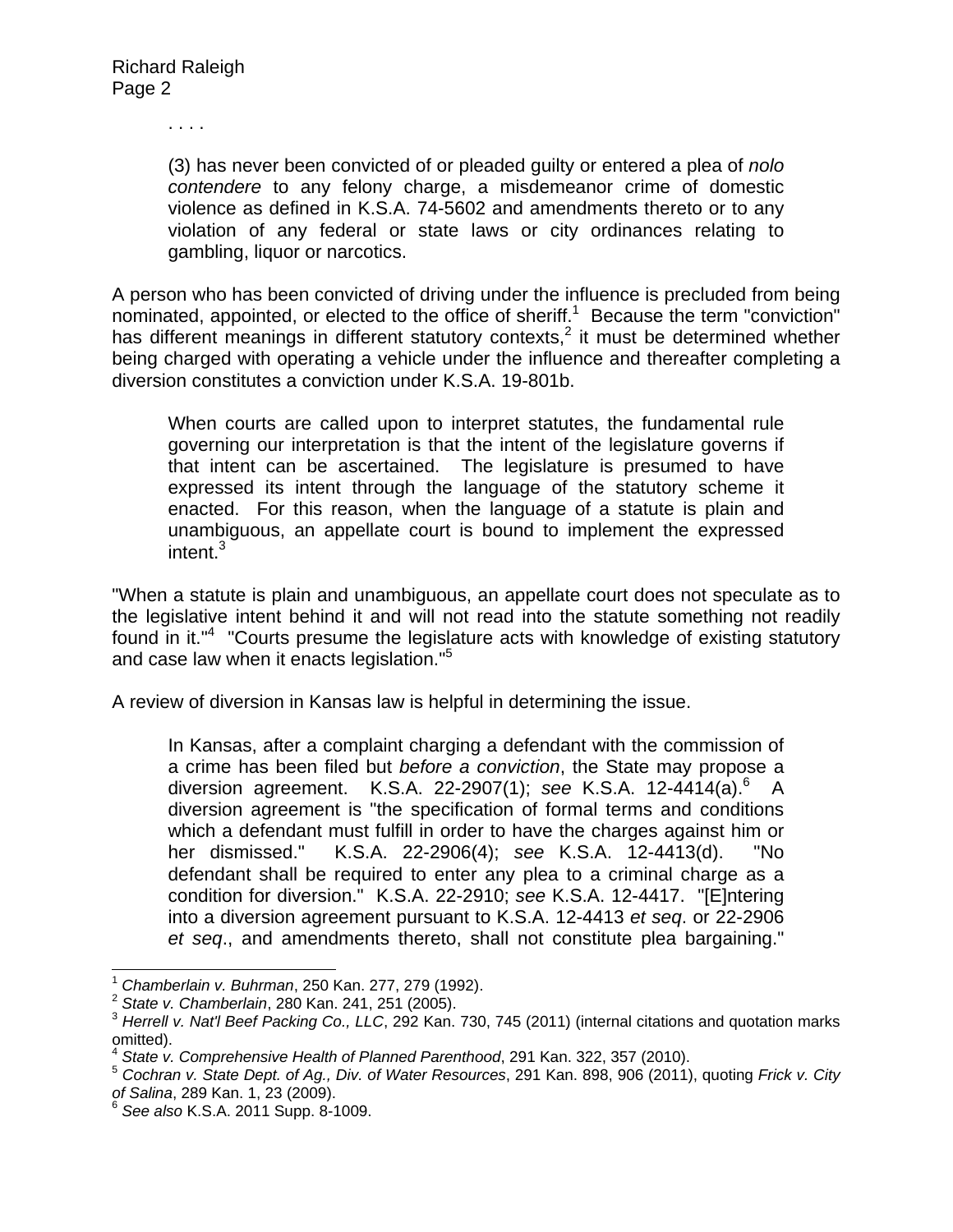K.S.A. 2004 Supp. 8-1567(p). *Diversion is, therefore, a means to avoid a judgment of criminal guilt*. *Petty v. City of El Dorado*, 270 Kan. 847, 852, 19 P.3d 167 (2001); *see* K.S.A. 22-2906(3) and K.S.A. 12-4413(c) and  $(d).<sup>7</sup>$ 

No judgment of guilt is entered when diversion is granted.<sup>8</sup>

"Diversion has been offered as a statutory option to institutionalization only since 1978."<sup>9</sup> A person who has been convicted of violating a federal or state law or city ordinance related to gambling, liquor, or narcotics has been deemed ineligible under K.S.A. 19-801b to seek or hold the office of sheriff since its enactment in 1972.<sup>10</sup> The provision in K.S.A. 19-801b containing the disqualification has been amended twice since diversion became an option, but neither amendment addressed diversion.<sup>11</sup> While certain statutory provisions count diversions as "convictions" for the limited purpose of determining the number of offenses or criminal history,<sup>12</sup> in general Kansas statutes expressly recognize conviction and diversion separately.

At the time the disqualification provision was enacted, diversion was not an option and the Legislature could not have intended that diversion be viewed as a conviction. When the Legislature established diversion, it included provisions that distinguish a conviction or determination of guilt from diversion. The Kansas Supreme Court recognized the distinction in its opinion in *State v. Chamberlain*. It is presumed the Legislature is aware of the current state of the law. The Legislature has shown such awareness by expressly addressing conviction and diversion in legislative enactments occurring since 1978. The Legislature has chosen, however, to leave out any references to diversion in K.S.A. 19-801b. We may not read into the statute something that is not readily found in its terms. A person who has been charged with operating a vehicle under the influence of alcohol or drugs and thereafter completes diversion has not been convicted of or

 $\overline{a}$ <sup>7</sup> State v. Chamberlain, 280 Kan. 241, 245 (2005) (emphasis added).<br><sup>8</sup> *Petty v. City of El Dorado*, 270 Kan. 847, 853 (2001).<br><sup>9</sup> *State v. Clevenger*, 235 Kan. 864, 866 (1984).<br><sup>10</sup> L. 1972, ch. 75, § 2.

 $11$  L. 1982, ch. 322, § 1 (added "of" after "convicted"); L. 1997, ch. 168, § 1 (added "a misdemeanor crime of domestic violence as defined in K.S.A. 74-5602 and amendments thereto")

 $12$  K.S.A. 2011 Supp. 8-285 (diversion included as conviction for determining habitual offender); 8-1013 (diversion included as conviction for determining number of offenses); 8-1567(n)(1) (diversion included as conviction for determining sentence); 21-5414 (domestic battery; diversion included in determining number of convictions); 21-5810 (criminal hunting; forfeiture of license upon first conviction or diversion); 21-6811 (determination of criminal history classification); 21-6811a (determination of criminal history classification).

 $13$  K.S.A. 23-493 (conviction and diversion included in definition of "duty of restitution"); K.S.A. 2011 Supp. 50-6,112b (scrap metal registration denied upon conviction or diversion); 72-1397 (teacher license not issued or renewed following conviction or diversion); 72-5445(b) (notice of nonrenewal or termination procedure not applicable in situations involving conviction or diversion); 72-5445a(b) (notice of nonrenewal or termination procedure not applicable in situations involving conviction or diversion); 74-149 (professional license not denied solely for conviction or diversion related to driving under the influence); 74-5605(d) (conviction or diversion disqualify person from certification as designated officers); 76- 11a13(b) (schools for blind and deaf; notice of nonrenewal or termination procedure not applicable in situations involving conviction or diversion).